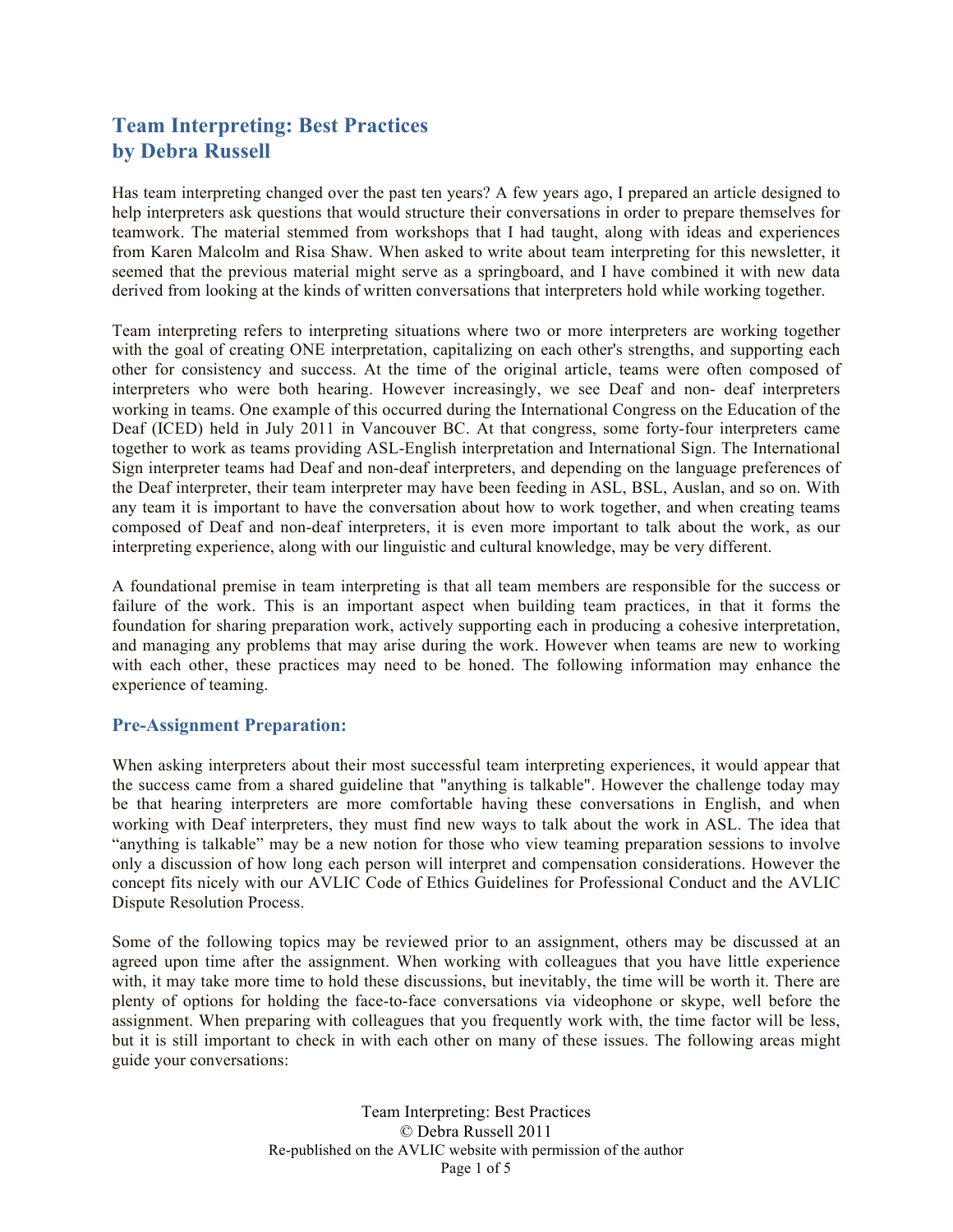- 1. Can you describe your interpreting process and style, including your:
	- interpreting model (how do you see interpreting for example do you see interpreting as a meaning-based task, or as a task where lexical transcoding reveals the source message? If working with a Deaf interpreter, do they prefer to receive the source language in ASL or in more English-like structure?)
	- model of teaming (what strategies do you use to sustain active involvement in the interpreting when in the support role vs. the active role? What is your vision of ideal team support?)
	- processing time (do you like to wait for a complete thought? Do you typically start too soon and want your team interpreter to cue you to hold back?)
	- interpreting strengths and what you may need help with
	- audience assessment (language preferences, pre-knowledge of
	- consumers) how and when to offer feeds that are effective for you (words, chunks,
	- phrases, sentences) and whether to feed in ASL or English
	- dominant ear or eye issues that affect positioning ∘ what decision-making process you use when determining whether or not
	- to use a feed
	- preferences for physical touch and distance
- 2. What signals will you use for the assignment? Who will slow down or stop the speaker/signer, and how, if necessary? How will we signal the deaf consumer to let them know we have switched voice interpreters? Who will check with consumers about whether the signals are suitable for them? What signals will each interpreter use to request a feed?
- 3. When will turn-taking occur? How will we switch? How will we signal each other if we want the team member to take over prior to the agreed-upon time frame? If working within larger teams (e.g.: multiple services - LSQ/ASL/International Sign), can the switches be coordinated to reduce the visual distraction? What signal will work well in the setting? Who will be responsible for timekeeping?
- 4. Who will begin interpreting and who will begin monitoring the work, and why?
- 5. Feedback: Do you want encouragement during the assignment? Do you want feedback during the interpretation? Is there something that you are working that you would like me to note during the interpretation? Will it distract you if I take notes? When monitoring the interpretation for completeness and accuracy, what features do you tend for look for, and why? (I will come back to this area in order to share some new data about the kinds of notes used between interpreters)
- 6. What preparation work needs to occur with consumers? Will the preparation tasks be shared or taken on by one interpreter? Who will ask for the preparation?

One trend I am seeing in my work is that interpreter coordinators are using Dropbox as a tool where presenters can deposit presentations, articles and papers, in order to make the material accessible to the interpreters. These tools are very useful in that the materials are always available to the team if they have internet access, the materials do not have to be downloaded to one's computer or printed, and if WIFI is available while interpreting, interpreters can be viewing the presentation via their IPad. The preparation materials can be so helpful in helping us work through accents, complicated content, and lead us to other sources that can aid us in understanding the material.

> Team Interpreting: Best Practices © Debra Russell 2011 Re-published on the AVLIC website with permission of the author Page 2 of 5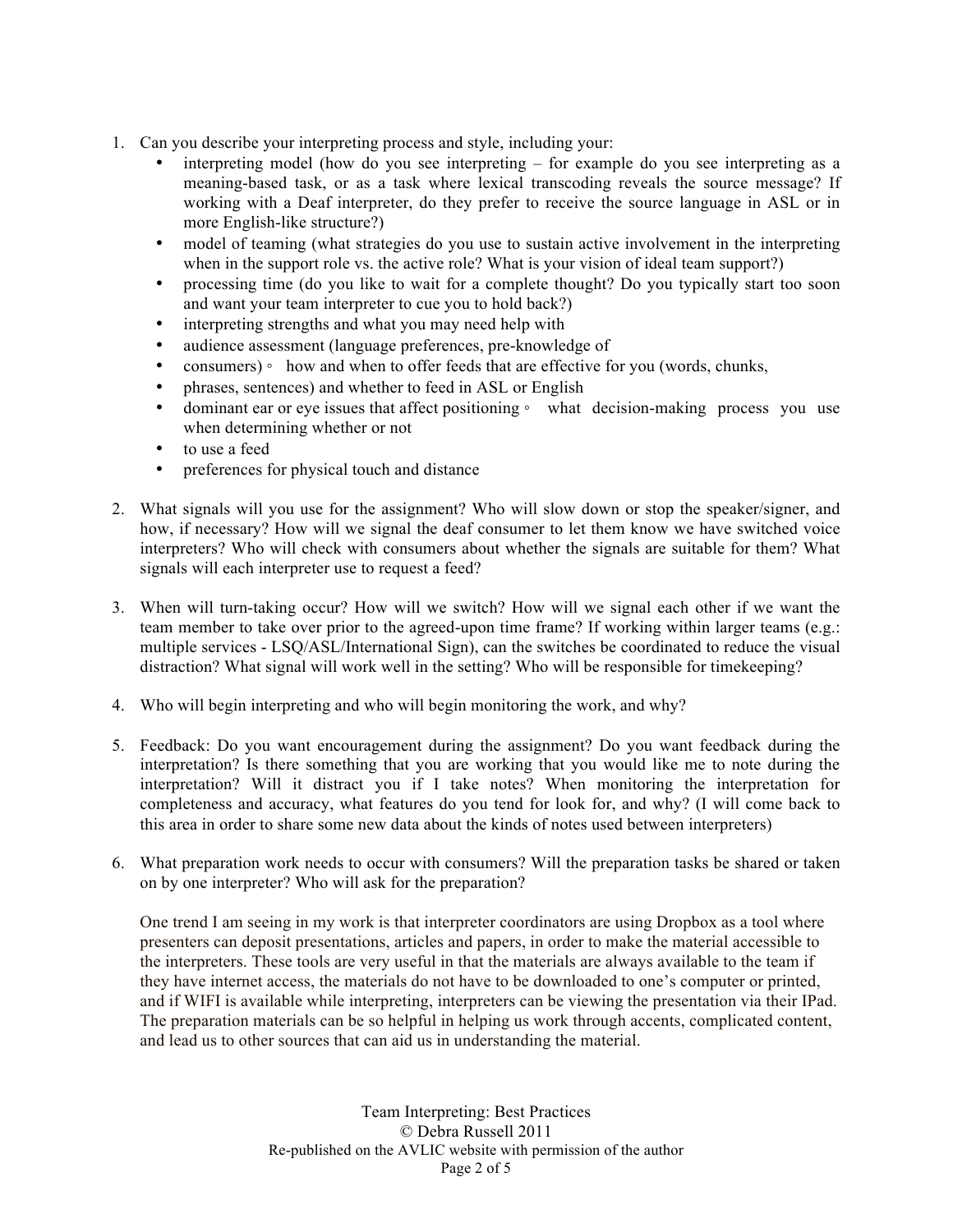One of the other challenges that I see on teams is that some interpreters take the preparation seriously, and review the material in advance and others choose not to do so. These decisions impact the team dynamics and the overall quality of the work. While coordinating the large team at ICED, we had very positive feedback from consumers who said it was obvious when the interpreters had chosen to prepare and that shaped how they viewed the team. The same consumers indicated that they could also tell when interpreters were not well prepared and that also influenced their perceptions about the professionalism of those individual interpreters.

Finally, a tip from a cherished colleague: View the YouTube clips, not just the PowerPoint presentation!

- 7. What strategies will be used to deal with conflict? When will we debrief after the assignment?
- 8. Other issues: clothing/travel/parking/safe walks/meal breaks, etc.

### **Pre-conference between interpreters and consumers**

While we prepare as teams, we also want to think about how we prepare with the consumers we will work with in a given assignment.

- 1. Does the person(s) you are meeting with know how to use interpreting services? If not, who will explain how to work effectively with the interpreters?
- 2. How will introductions be made? Is there a need to explain the use of simultaneous/consecutive interpreting within the assignment? If we plan to use notes with each other, how should this be explained to consumers? How will the notes be disposed of post-assignment?
- 3. What is the purpose/goal of the interpreted interaction? For conference work, what are the central messages the consumers hope to leave with the audience? If using audiovisuals, how will lighting be handled? Specific questions that arise from the preparation the team has done with the presenter's materials?
- 4. How should the interpreters signal you when we need to interrupt you, need time to complete the interpretation, or need to switch interpreters?

# **During the Interpretation**

During the interpretation, it can be useful to communicate about the following issues:

- 1. Is there a need to adjust the volume of the spoken interpretation, or the signing size/style of the signed interpretation?
- 2. Do the time frames or processes need to be adjusted as the assignment proceeds? For example, do we need to split the process so one interpreter performs the ASL to ENG and the other interpreter performs the ENG to ASL, in order to enhance the work?
- 3. If the information that was fed was not used immediately, it may mean:
	- the feed was not heard (does the interpreter need a visual or tactile cue to signal that a feed is coming?)

Team Interpreting: Best Practices © Debra Russell 2011 Re-published on the AVLIC website with permission of the author Page 3 of 5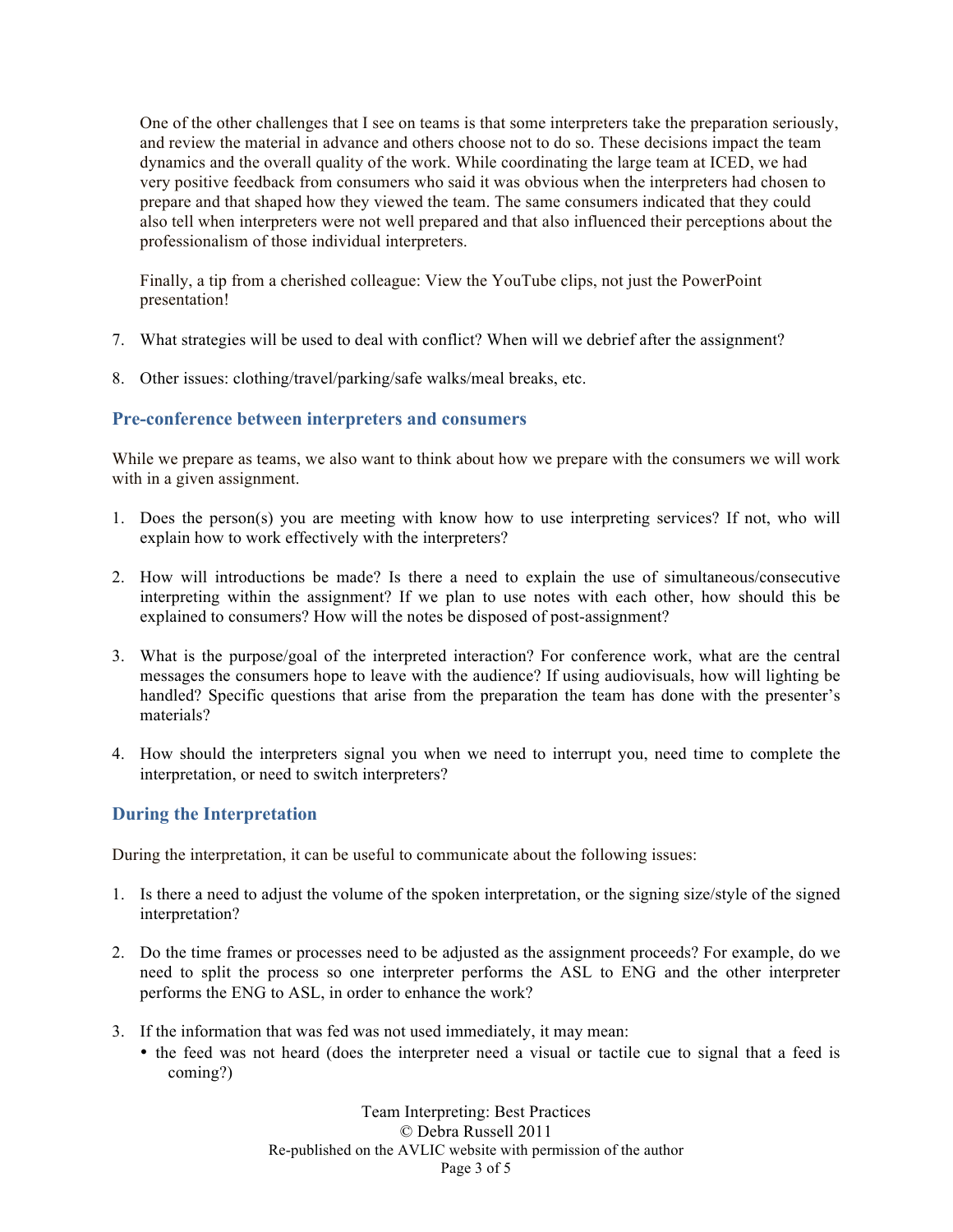- the volume was too low, or the signing not seen
- the information may be incorporated later

But, ultimately, the decision as to if, how, and when the feed will be used is the active interpreter's.

#### **Notes as a Communication Tool**

Over the years, I have often written notes to my teammates, when it was appropriate. Recently I asked several teams if I could review any written notes they used on an assignment. Six interpreters participated, offering their raw notes. Several themes emerged when looking at the notes that may be helpful to other teams looking for ways to enhance their interpreting work.

For example, all teams used the notes as a way of communicating positive feedback to each other about the interpretation. When interviewed after, it was clear that these notes had a further benefit as it strengthened the professional relationship between the interpreters. For example:

*"Great affect and loved the word choices that spoke to the historical references to Shakespeare"*

*"Processing time – about 8 seconds – allows you to produce ASL grammar suitable for this consumer."*

*"Great incorporation of signs from audience questions"*

*"Internalized passivity – great that's a GREAT way of describing it. You are so accurate and effective today – clearly awake now!"*

Such examples show the team investing in their professional relationship, noting positive elements within the work and bringing the features to the attention of their teammate. Further, the teams used notes to draw attention to language and interpretation patterns that may be a challenge for the other interpreter, for example:

*"I notice that you have started each sentence with "so" and are using "and" to connect all of the thoughts - I wonder if you can pause more between thoughts?"*

*"Tell you later – suggest adding "frustrate" or other sign to deepen meaning and adjust packing for emphasis – I'll follow up with you on break about this."*

*"SL – research shows TL: research "proves" – never proves really; impact for audience that knows about research; what will they think about the Deaf consumer – let's talk this through..."*

*" Quay – pronounced KEY not qw"*

The notes also showed examples of where the interpreters communicated about decisions that needed to be made, for example:

*"I expect I'll miss many of the names of who is speaker when the Deaf person shadows the audience and I don't think its effective to interrupt and clarify. Your thoughts?"*

*"I am tiring – can we move to 15 minutes instead of 20?"*

Team Interpreting: Best Practices © Debra Russell 2011 Re-published on the AVLIC website with permission of the author Page 4 of 5